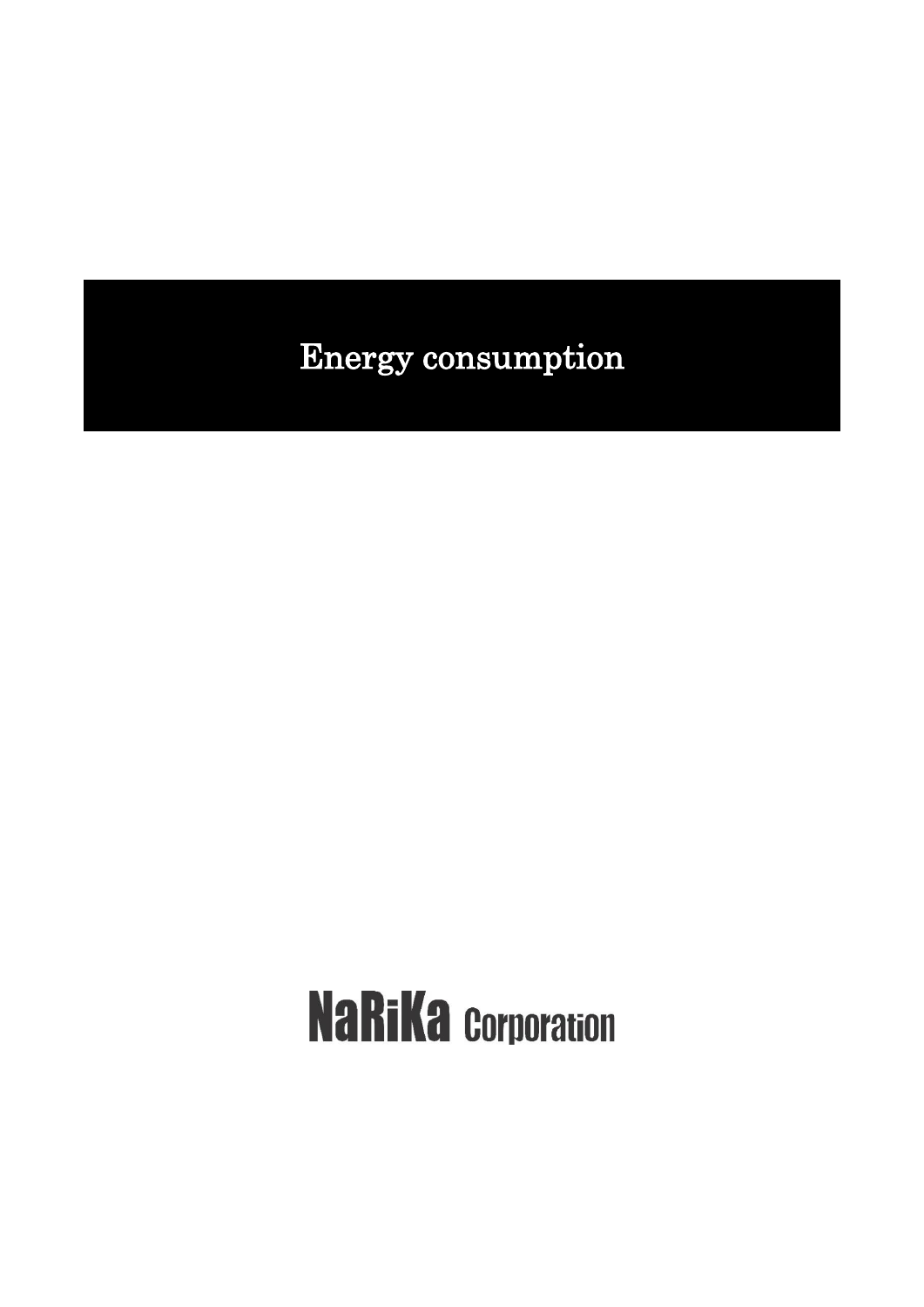

#### 1. Learning Outcome

As a supplementary curriculum, in this unit, teachers help students understand how electricity is transferred from power stations to the towns/homes while some of the power is consumed (lost) on the way and not all of the generated power can reach to us due to the energy conversion from electricity to heat.

Based on this understanding, students learn basic concept like "Power consumption" and "Amount of Power Consumption" through the experiment to realize that a equipment of larger energy consumption requires more electric power. Also, students will know various type of fuel (source of energy) is needed to generate electric power.

Finally, students will go through the experiment to understand the balance between power generation amount and power consumption. Students to know blackout may happens in case power consumption surpasses the amount of power generation.

#### 2. Overall Learning Scheme



#### 3. Preparation for Experiment

In this unit, use the instrument as follows.

- ⚫ P70-0395-10 Miniature Bulb and Socket (holder) with Leads & Clips: 10
- B10-2632-W0 GENECON DUE: 1
- B10-2634-W0 GENECON V3: 2
- B10-2700-W0 GENECON Light Box: 1
- Wooden Basement for Experiment 1

# 1. Miniature Bulb and Socket with Leads & Clips (P70-0395-10)

A miniature bulb is embedded in a socket (with a lead and electrical clips). Even early elementary grade students can connect it to drycell battery holder and electrical circuit.



© Narika Corporation 2020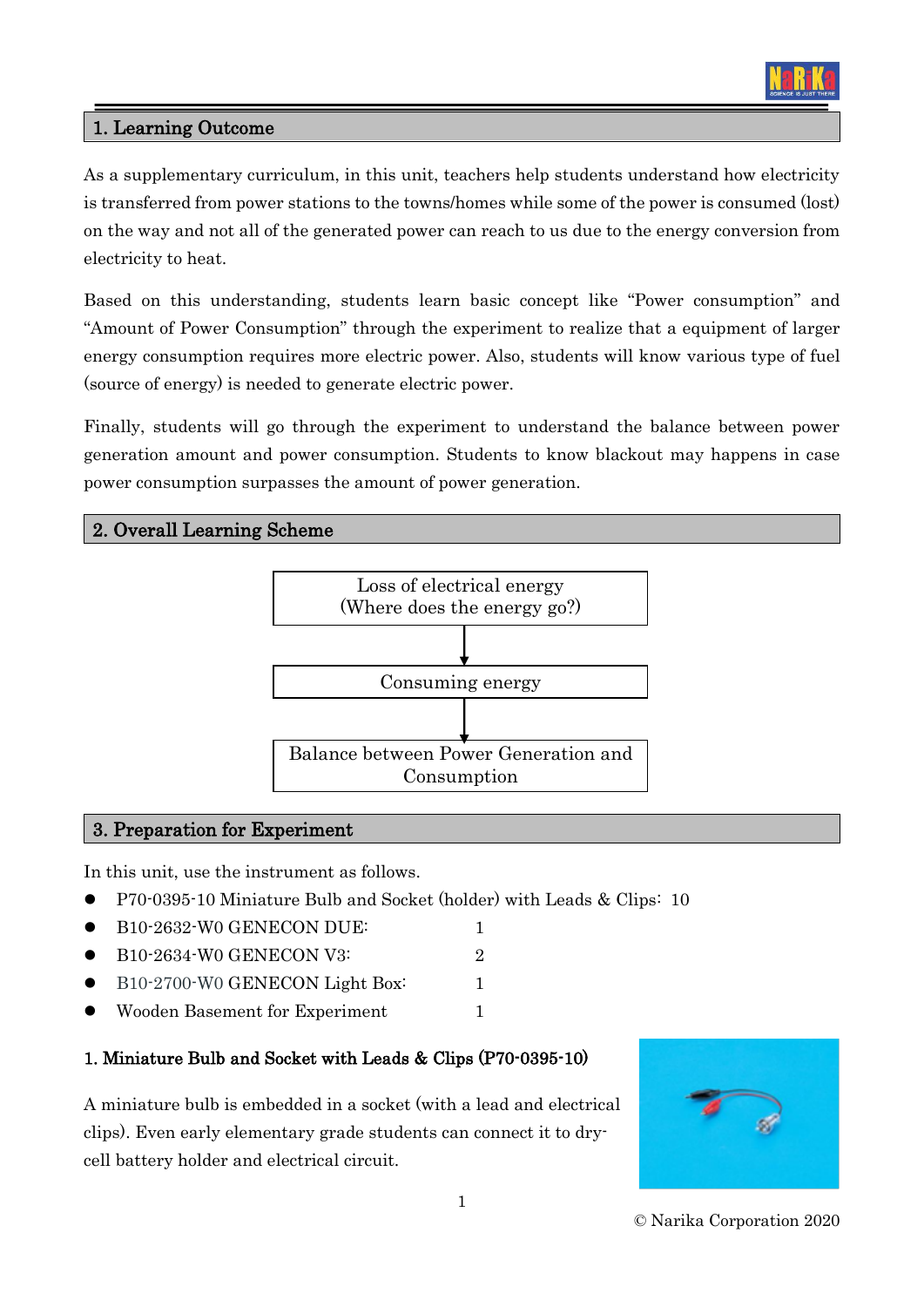

Also, suitable for the experiment to light a miniature bulb with electrical energy stored by using B10-2632 GENECON DUE.

# 2. GENECON DUE & V3 (B10-2632-W0, B10-2634-W0)

GENECON is a user-friendly hand-held DC (Direct Current) generator extremely useful for the power generation to be used for experiments of energy conversion and electrolysis of water. GENECON DUE produces (up to) approx. 12V DC only by turning the handle. GENECON V3 produces (up to) approx. 3V DC only by turning the handle. GENECON is a power generator specialized for the educational use to self-produce electricity.

GENECON is quite simply designed with the built-in motor inside that works to generate power. Students may realize the structural interaction of embedded motor, gears, shafts and handle through the transparent body. Teachers may easily instruct the students about the identical/interchangeable correlation between "motor" and "generator".





GENECON V3 (DC3V Type) GENECON DUE (DC12V Type)

|                              | <b>GENECON V3</b> | <b>GENECON DUE</b> |
|------------------------------|-------------------|--------------------|
| Available generating voltage | approx. 3V        | approx. 12V        |
| Most suitable bulb           | 2.5V Type         | 6.3V Type          |

[Note] Specifications differ between GENECON V3 and GENECON DUE. In case lighting a miniature bulb 6.3V type, use GENECON DUE instead of GENECON V3. If you light 2.5V type with GENECON DUE, the bulb would be shortly broken.

# 3. GENECON Light Box (B10-2700-W0)

This is an experimental apparatus to light each of three types; incandescent lamp and LED (lightemitting diode) lamp, by using GENECON DUE, and then, to compare the heaviness of GENECON handle (e.g. to feel how much differently loaded) in either case of lighting the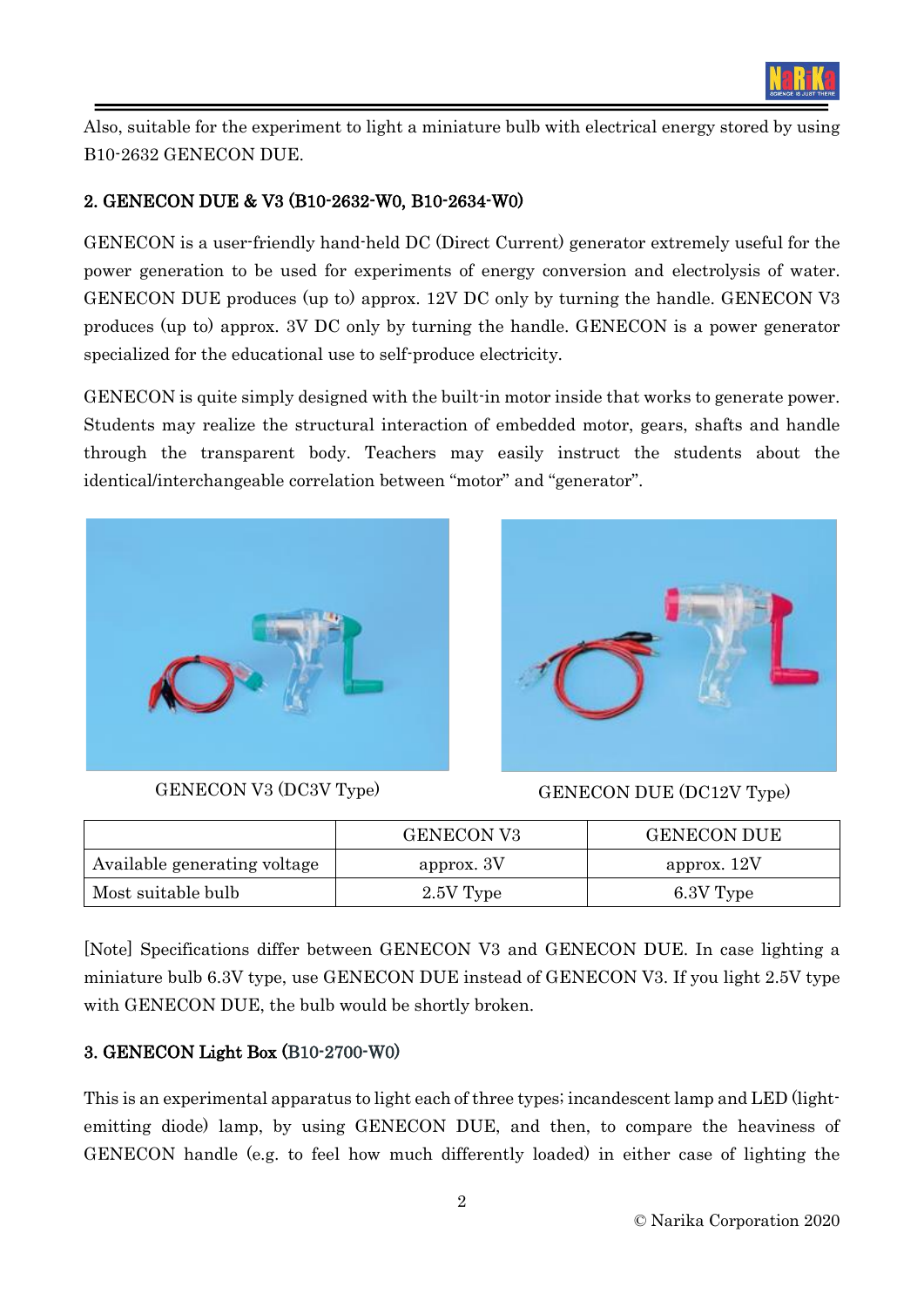

incandescent lamp and LED lamp, which is being equipped with the latest electronics technology, students would further be interested in issues of the energy consumption.

#### [Specification]

Input: DC 12V Size: 245 x 175 x 100 mm Incandescent lamp: 12V 20W LED lamp: 10~15V 2.5W

# [Note]

1) This apps is designed to be used exclusively in combination with Genecon DUE. Hence, Genecon V3 is not adequate for this apps.



# 4. Wooden Basement for Experiment

This is a "Wooden Basement for Experiment" for the connections of multiple miniature bulbs. Note that this is not-for-sales product to be prepared by schools.

- Size: approx. 75 x 180 x 10 mm
- Nails or screws: x4, Total length: around 20 mm,
- Wires: x2

Fix four nails or screws on a rectangle-shaped wooden piece, and then connect wires as shown in the right-hand figure.



# 4. What is electric energy consumption and amount of consumed electric energy

We are using all kinds of home electric appliances. We have learned the other day by using incandescent bulb, fluorescent bulb and LED bulb that it depends on which type of bulb we are using, and accordingly to that the (load) heaviness of turning the handle of Genecon differs. The cause of the difference in load depends on the required amount of electric energy of the other side and we have learned that it is called electric consumption of the other side.

We call consumption of electricity of home electric appliances and other appliances "electricity" consumption".

Electricity consumption  $[W]$  = Voltage  $[V]$  x Current  $[A]$ 

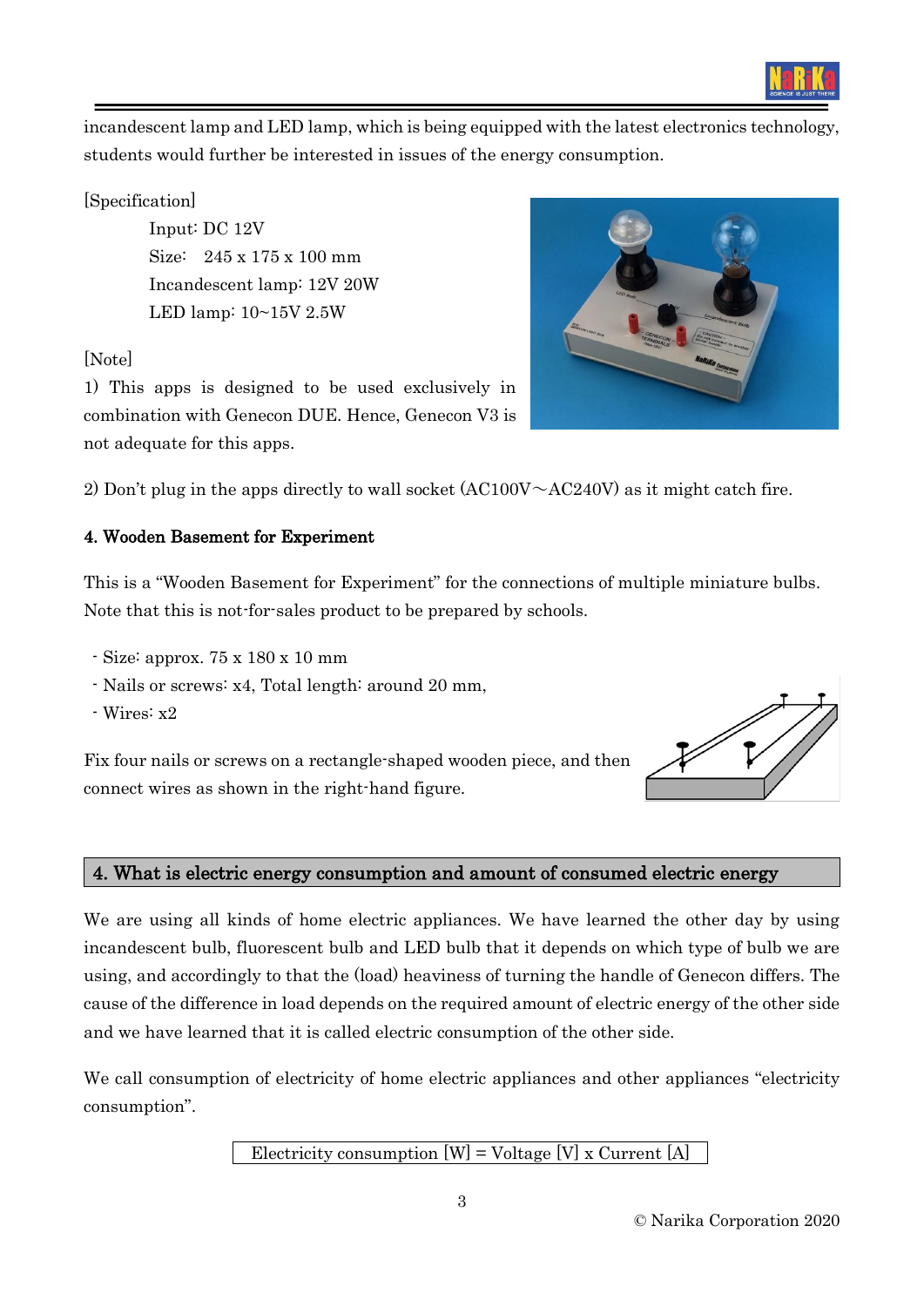

And we call one hour of electric consumption "amount of electric consumption per hour".

Amount of electricity consumption  $[Wh] =$  Electricity consumption  $[W]$  x Time  $[h]$ 

On electric appliances, there is electricity consumption (W) and amount of electricity consumption (Wh) specified on label. Let's check your home electric appliances and write it in table below.

|                    |                            | Electricity                | Amount of electricity |  |
|--------------------|----------------------------|----------------------------|-----------------------|--|
| Electric appliance | Voltage [V]                | consumption [W]            | consumption (Wh)      |  |
| Refrigerator       | $\lceil \mathrm{V} \rceil$ | $\left( \mathrm{W}\right)$ | $(\mathrm{Wh})$       |  |
| Television         | $\rm (V)$                  | (W)                        | $(\mathrm{Wh})$       |  |
|                    | $\left( \mathrm{V}\right)$ | (W)                        | (Wh)                  |  |
|                    | $\mathbf{V}$               | W)                         | 〔Wh〕                  |  |

\* Be sure to verify the Electricity consumption and/or Amount of electricity consumption of your home appliances in advance. No problem even if only one of them is verified.

#### 1. What is "consumption"? (Demonstration)

We did experiment with the "Genecon Light Box" previously. Please recall how the heaviness of rotating the handle of Genecon DUE was different depending on which light we were lighting up, if it was incandescent bulb, fluorescent light or LED bulb. Voltage, electric consumption and amount of electric consumption of incandescent bulb, fluorescent light or LED bulb are in table below.



Incandescent bulb: 12V Electric consumption = 20W amount of electric consumption = 20Wh

LED bulb: 10V Electric consumption = 2.5W amount of electric consumption = 2.5Wh

By comparing incandescent bulb and LED bulb we can see that incandescent bulb has amount of electric consumption 20Wh while LED bulb has 2.5Wh. Therefore, we can see that incandescent bulb consumes 8 times more electric energy than LED bulb (in other words: LED bulb consumes 1/8 of electricity consumed by incandescent light). During the experiment we could confirm that the LED bulb was much brighter than incandescent bulb. That means, LED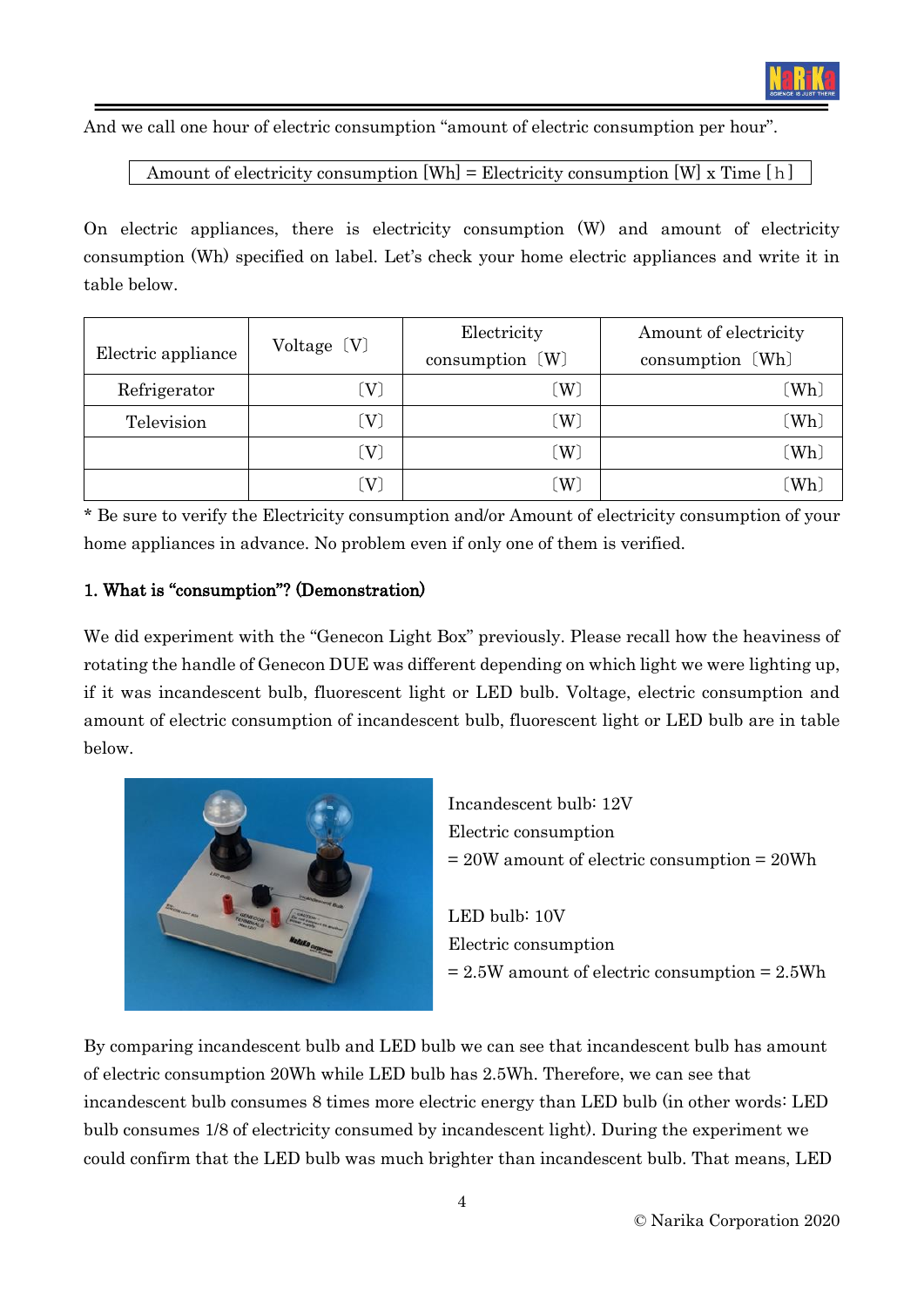

bulb by consuming less electricity is lit brightly.

Proportion of Power consumption that is converted to the Light energy is;

- ⚫3~5% for incandescent lamp,
- $\bullet$  2~25% for LED lamp,
- ⚫Around 28% for fluorescent lamp,

rest of which is converted to thermal energy.

Consumption of electricity means electric energy that is necessary for the electric appliance to work is equal to the electricity consumption (amount of electricity consumption) used. In other words: electric energy which is necessary for operation of electric appliance is not equal to the electricity consumption (amount of electricity consumption) obtained then the electric appliance will not work.

> In order for us to use electrical goods, ↓ Necessary Electric energy (amount of electricity consumption)  $\perp$ Generated Electric energy (amount of generated Electric energy) ↓ Kinetic energy necessary for generation of Electric energy ↓ Thermal energy necessary for kinetic energy ↓

Fuels such as coal or oil necessary for Thermal energy

In order to use electrical appliances at home, to be able to obtain necessary energy (amount of electricity consumption) for electrical appliances, that amount has to be generated. In addition, to obtain necessary kinetic energy for electric energy generation, thermal energy to heat boiler is necessary. To obtain thermal energy fuels such as coal or oil is necessary. And in each step and even between the steps there always occur energy loss. Therefore, we have to carefully use our resources and do not waste them.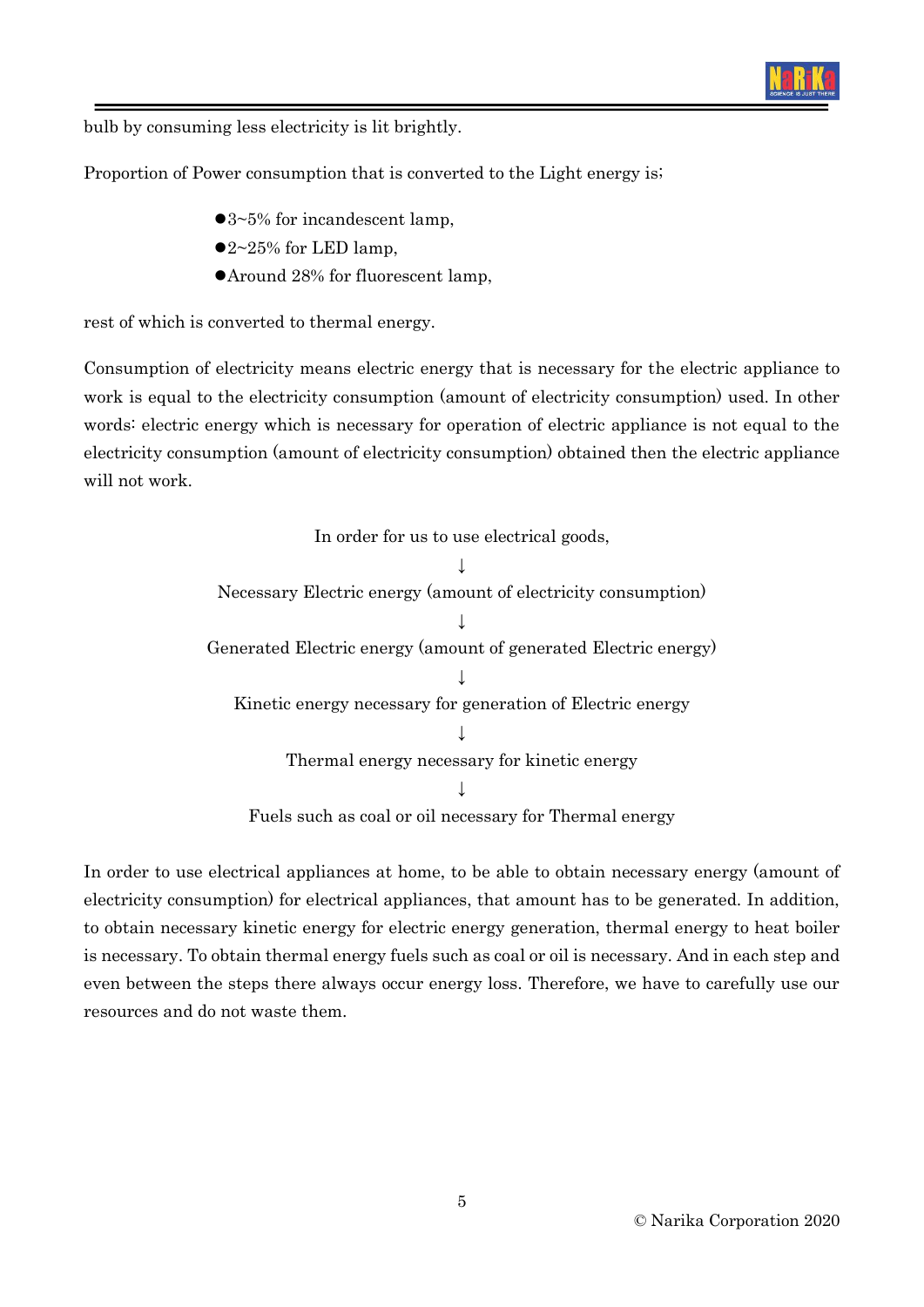

#### 2. [Experiment 1] Miniature bulb(s) in parallel circuit

1. Experiment procedure

1) Craft the (wooden/hand-made) Parallel Circuit Base using 4 nails and 2 wires as shown in below figures.

2) Prepare four "Miniature Bulb Holders with leads" socketed with a miniature bulb for each holder. Note: Use miniature bulbs rated at 2.5V or 3.8V.



- 3) Connect one "Miniature Bulb Holder with lead and bulb" to the wires as shown in the figure.
- 4) Connect a Genecon V3 with the wires (circuit) as shown in the figure.
- 5) Light the bulb by turning the handle of the Genecon V3.



6) Increase the numbers of the bulbs connected with the circuit one by one, and every time doing so, light the bulbs by turning the handle of Genecon V3.

7) Once the numbers of the bulbs connected are increased up to four, repeat the experiment restarting the number of only one bulb connected.

8) Record (the change of) the heaviness (load) the person turning the handle would feel.

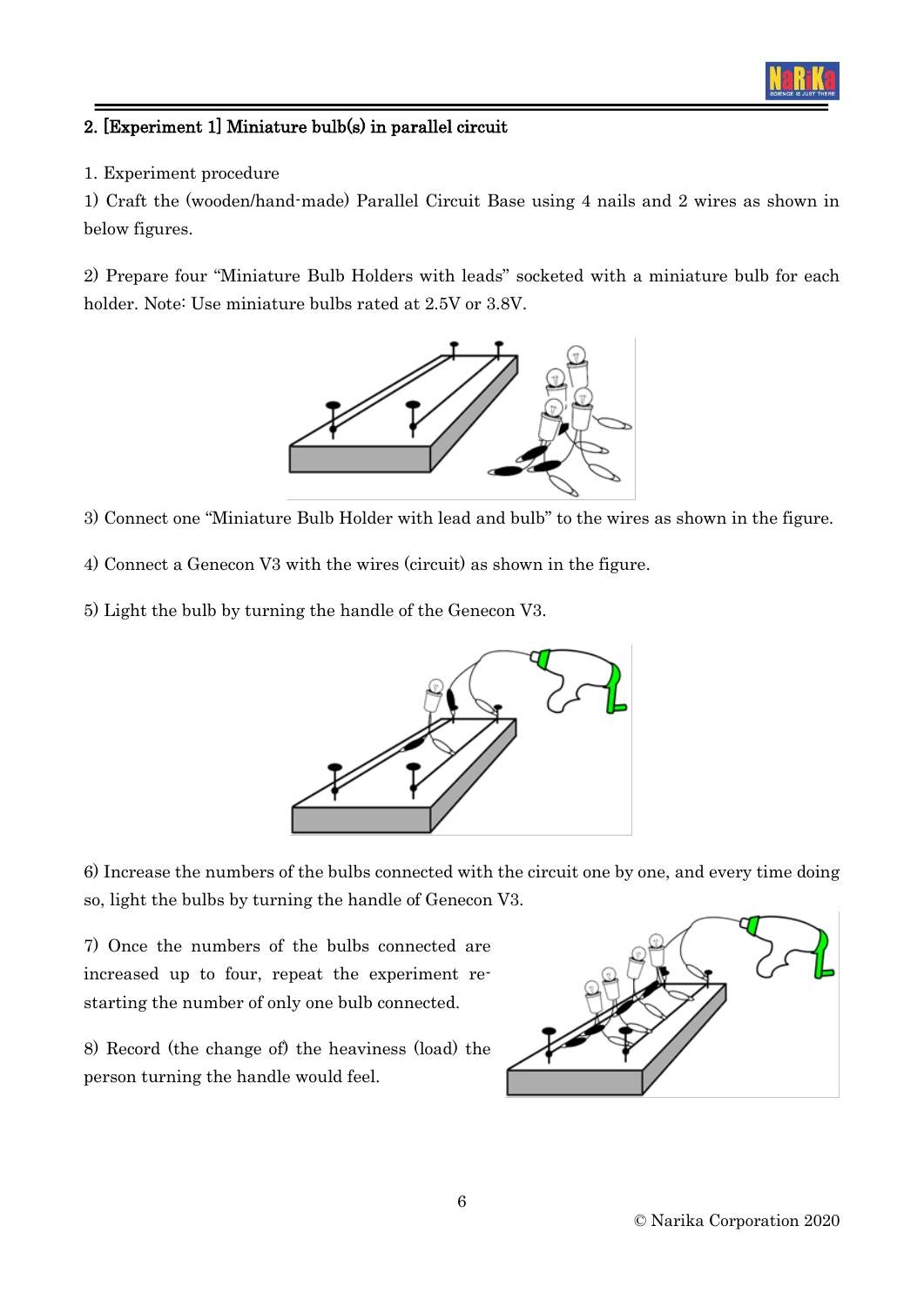

It is crucial for students to be aware through the heaviness (load) of the handle of Genecon in combination with miniature bulbs, as a simulated modeling, to know how a generator is affected when the energy consumption is increased.

Hence, teachers should secure enough time so that each student can go through the heaviness (load) change of the handle in person.

Even if some students may connect more than four bulbs, just overlook and let them do as they like.

#### 2. Experiment results

Fill the below spreadsheet with the results. Describe the heaviness (load) the person turning the handle would feel like "light", "normal" or "heavy".

| Numbers of bulbs | Heaviness (load) the person   | Remarks |  |
|------------------|-------------------------------|---------|--|
| connected        | turning the handle would feel |         |  |
| One              |                               |         |  |
| Two              |                               |         |  |
| Three            |                               |         |  |
| Four             |                               |         |  |

Q1. Describe how the heaviness (load) has (has not) changed by the increased numbers of the bulbs.

Express above "Experiment results" spreadsheet in language.

The handle becomes heavier as the number of bulbs connected to the circuit is increased.

Q2. Why the heaviness (load) of the handle changed as mentioned as the answer for Q1.

The more bulbs are connected to the circuit, the more electrical quantity is needed to light them. The handle becomes heavier to generate equivalent power.

In other word, if the number of bulbs connected increases, more electrical quantity needs to be provided equivalent to the increased power consumption, and then, the handle becomes heavier.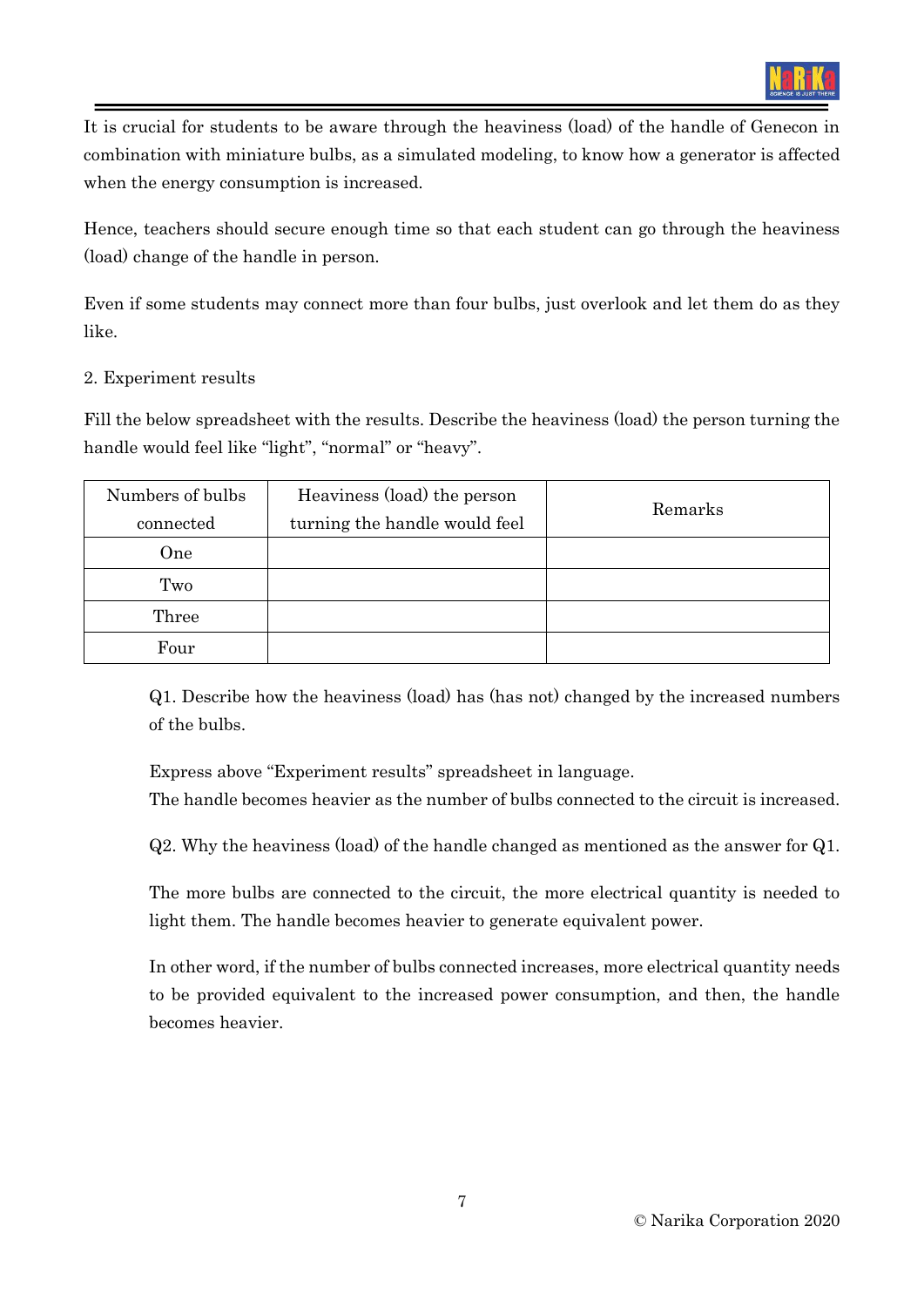

# 3. [Experiment 2] Correlation between the numbers of bulbs connected with Parallel Circuit and numbers of turns of Genecon handle

Recall previous experiment of "motor" and "generator" both of which connected with a circuit. This experiment is based on the electrical energy produced by a "generator" to be consumed by bulb(s) and rest of (surplus of) the electrical energy would be used for turning a motor ". Thus, it aims to measure how much electrical energy was consumed by the bulb(s) in accordance with the difference between the numbers of the handles' turns of two GENECONs.

1. Experiment procedure

1) Connect two GENECON V3 with the (wooden/hand-made) Parallel Circuit Base.

2) Assume one of them (one shown of the right end) as a "generator" and the other one as a "motor".

3) Turn the handle of the "generator" ten times.

4) Record how many turns the "motor" handle makes.



5) Connect bulbs with the circuit as shown below.

- 6) Turn the handle of the "generator" GENECON V3 ten times.
- 7) Record how many turns the "motor" GENECON V3's handle makes.



8) Connect another bulb with the circuit as shown below.

9) Turn the handle of the "generator" GENECON V3 ten times.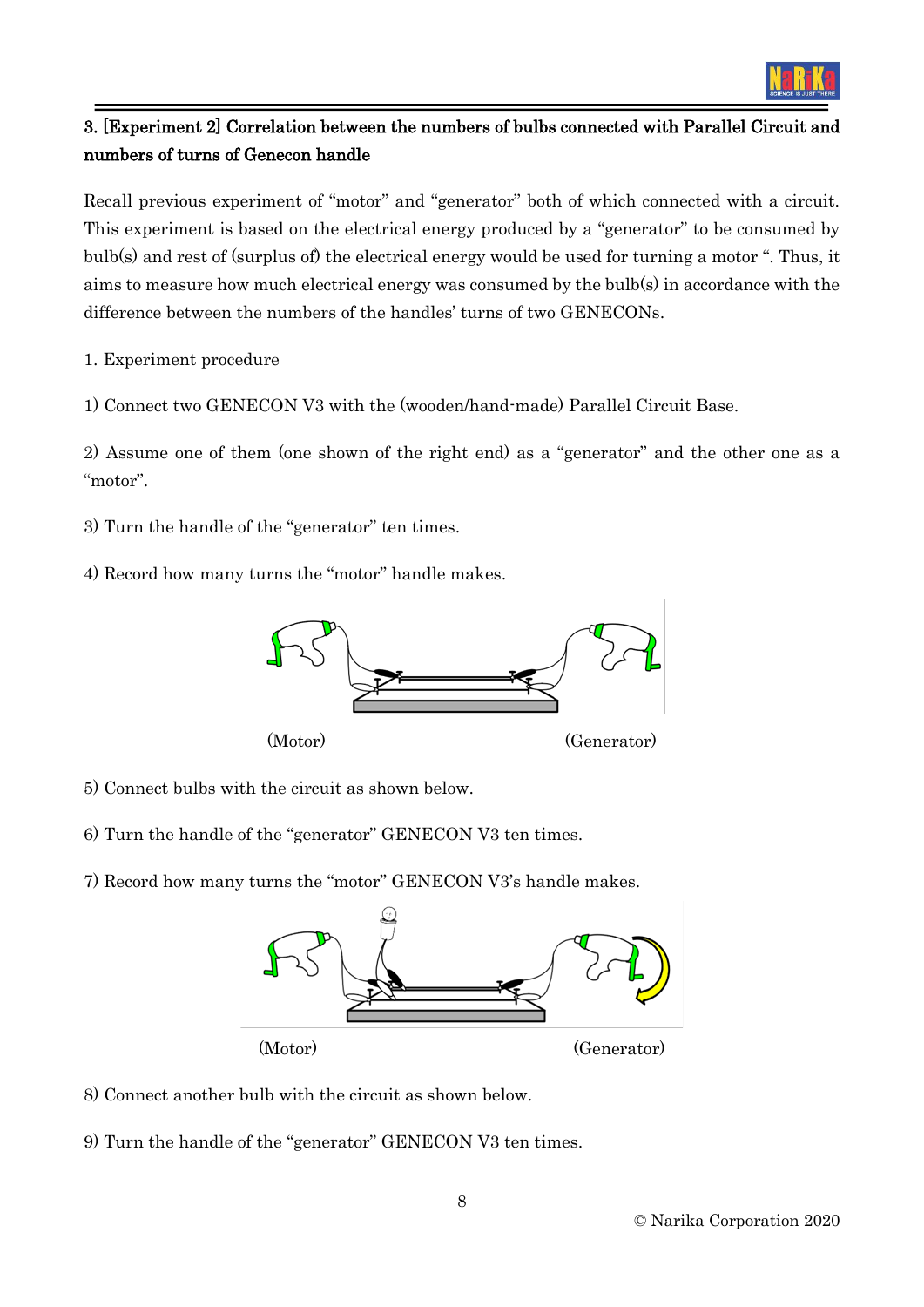

10) Record how many turns the "motor" GENECON V3's handle makes.



Note: Keep the brightness of the 1st bulb connected when more bulbs are connected by appropriately turning the handle of the "generator" GENECON V3.

11) In the same way, increase the numbers of the bulbs connected with the circuit, and turn the handle of GENECON V3 ten times every time you increase the number of the bulbs, and then, record how many turns the "motor" GENECON V3's handle makes.

Note: More bulbs are being connected, tougher it will be to maintain the same level of brightness. Hence, try to turn the handle of GENECON V3as much/briskly as possible.



12) Repeat this experiment up to about 3rd round.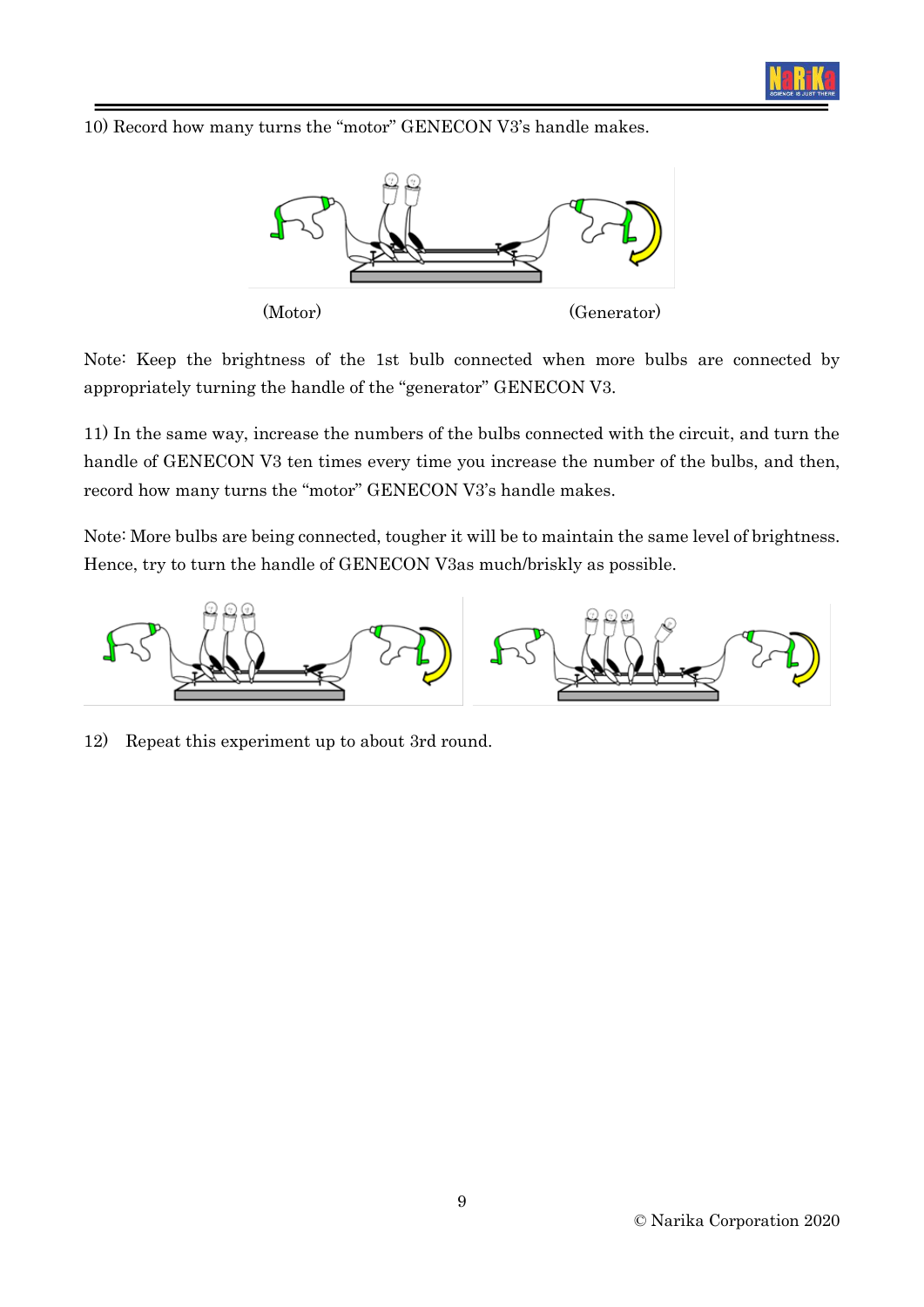

# 2. Experiment result

|                                      | Rotation number of<br>the "generator" (A) | Rotation number of<br>the "motor" (B) |         | Number<br>of bulbs | Rotation number consumed in<br>the circuit<br>$(A) - (B)$ |                        |
|--------------------------------------|-------------------------------------------|---------------------------------------|---------|--------------------|-----------------------------------------------------------|------------------------|
| 1 <sup>st</sup><br>10 Turns<br>round |                                           | t                                     | turns   | $\mathbf{1}$       |                                                           | I turns                |
|                                      |                                           | t.                                    | ] turns | $\overline{2}$     |                                                           | I turns                |
|                                      |                                           |                                       | turns   | 3                  |                                                           | I turns                |
|                                      |                                           |                                       | turns   | $\overline{4}$     |                                                           | turns                  |
| 2 <sub>nd</sub><br>round             |                                           |                                       | ] turns | $\mathbf{1}$       |                                                           | I turns                |
|                                      | 10 Turns                                  | $\mathsf{L}$                          | eturns  | $\overline{2}$     |                                                           | turns                  |
|                                      |                                           | t.                                    | ] turns | 3                  |                                                           | I turns                |
|                                      |                                           |                                       | turns   | $\overline{4}$     |                                                           | I turns                |
| 3 <sup>rd</sup><br>round             | 10 Turns                                  | t                                     | turns   | $\mathbf{1}$       |                                                           | $\mathcal{L}$<br>turns |
|                                      |                                           | t                                     | turns   | $\overline{2}$     |                                                           | I turns                |
|                                      |                                           |                                       | turns   | 3                  |                                                           | I turns                |
|                                      |                                           |                                       | turns   | 4                  |                                                           | J turns                |

| Number of    |       | $\overline{2}$ | 3     | 4     |  |
|--------------|-------|----------------|-------|-------|--|
| bulbs        |       |                |       |       |  |
| Rotation     |       |                |       |       |  |
| number       |       |                |       |       |  |
| consumed in  |       |                |       |       |  |
| the circuit  | Turns | Turns          | Turns | Turns |  |
| (in average) |       |                |       |       |  |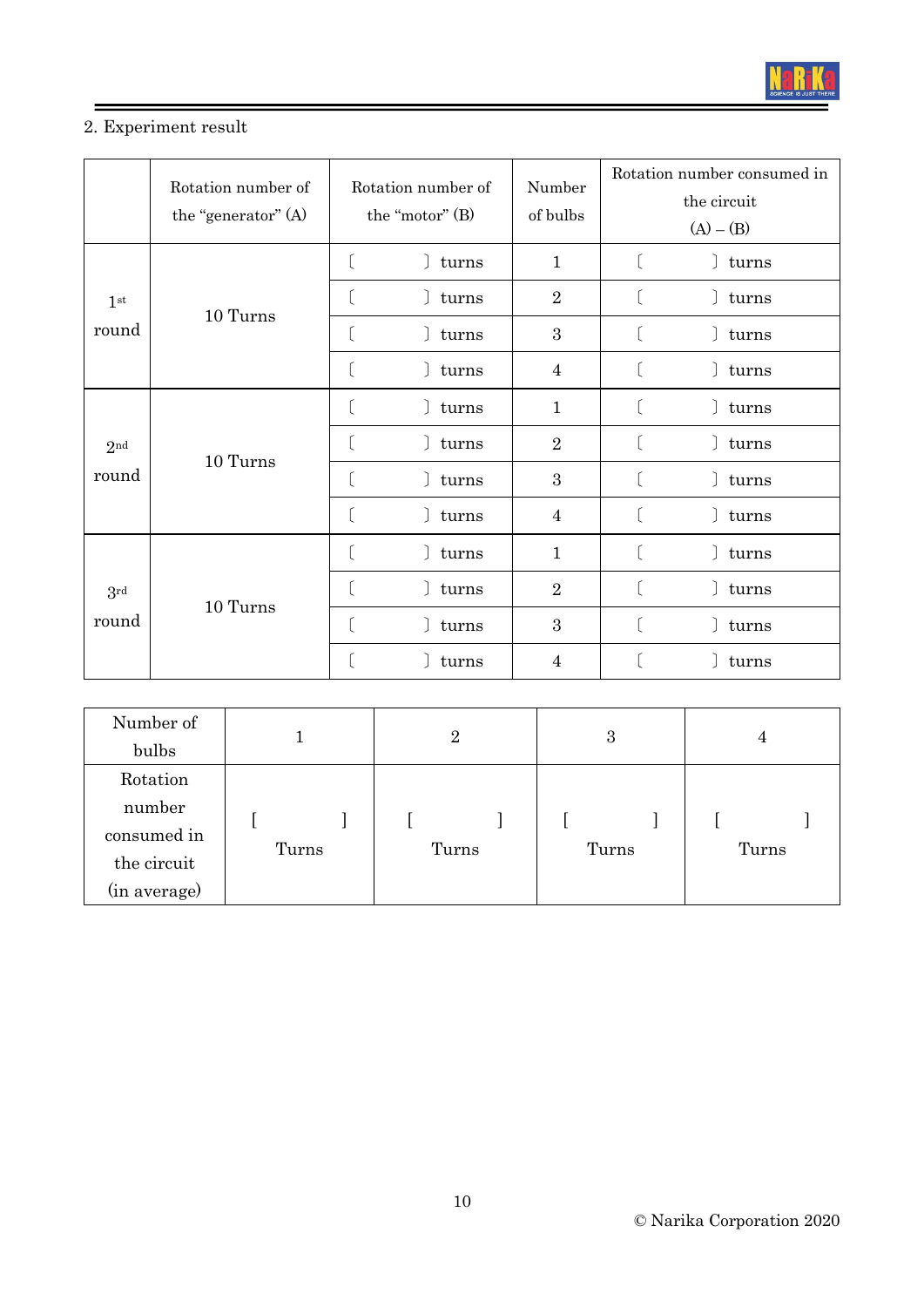

#### 3. Reviewing the results

Q1. We know difference between the number of the handles' turns of two GENECONs ("Motor" and "Generator") means the "Rotation number consumed in the circuit". Then, indicate the entire "circuit" in the below figure using the mark of  $\leftarrow \rightarrow$ .



Q2. Describe why the heaviness (workload) of the handle of the "generator" get increased as the number of bulbs connected increases from one to four.

[For your review] The more bulbs are connected to the circuit; the electrical quantity is needed to light them. The handle becomes heavier to generate equivalent power. In other word, if the number of bulbs connected increases, more electrical quantity needs to be provided equivalent to the increased power consumption, and then, the handle becomes heavier.

Q3. Describe how the bulbs would be/not be lit differently if more bulbs are connected.

If more bulbs are connected, the brightness would become darker as the (whole) quantity of power consumption in the circuit is increased.